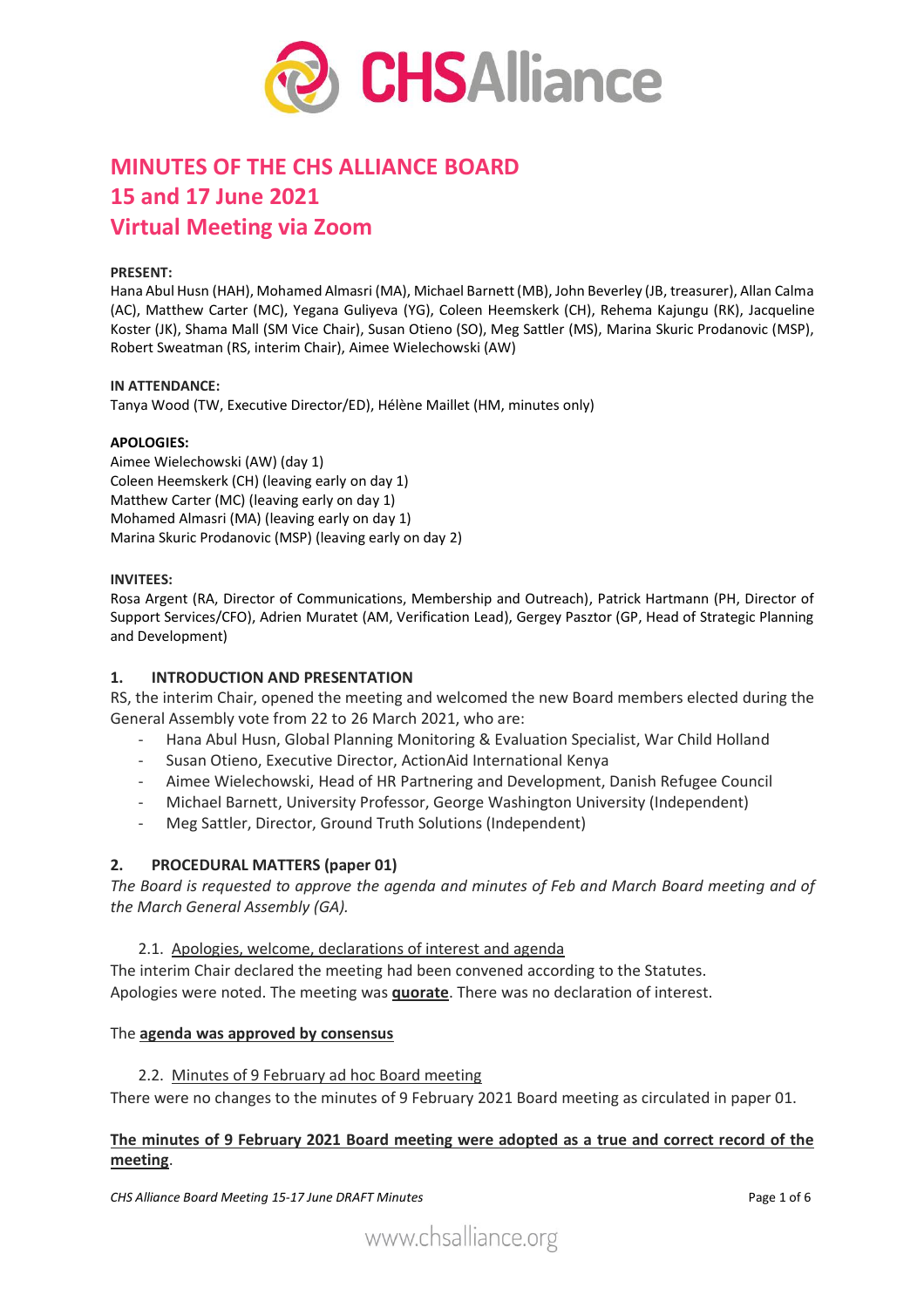

## 2.3. Minutes of last Board meeting (16-18 March 2021)

There were no changes to the minutes of 16-18 March 2021 Board meeting as circulated in paper 01.

# **The minutes of 16-18 March 2021 Board meeting were adopted as a true and correct record of the meeting**.

2.4. Minutes of the General Assembly held from 22-26 March 2021 There were no changes to the minutes of 22-26 March 2021 General Assembly as circulated in paper 01.

## **The minutes of 22-26 March 2021 General Assembly were adopted as a true and correct record of the meeting**.

#### 2.5. Action arising not appearing elsewhere on the agenda

item 240: Data protection policy issue will be covered in the FRAC report on Thursday. item 224: Board Talking Points are being finalized and will be shared with the Board shortly.

The actions arising document **was noted**.

## 2.6. Governance Calendar

A poll was sent during the meeting to agree on the dates of the December Board meeting. Based on the responses, the **meeting will take place on 6 and 7 December 2021**.

A General Assembly will be organized in the second half of the year to elect the Chair of the CHS Alliance and new auditors, date to be confirmed.

#### 2.7. Board meeting review

Results of the previous meeting review have been shared with the Board. Another meeting review to be sent after this meeting.

#### *Action*:

*HM to send invite for the December meeting and confirm September dates*

# **3. EXECUTIVE DIRECTOR REPORT (paper 02)**

#### 3.1. ED update

The ED presented progress against key objectives of the CHS Alliance current strategy as well as the potential risks and challenges.

Upcoming CHS Alliance events were mentioned and Board members encouraged to join:

- Humanitarian HR Conference (HHR) 2021 28-30 June 2021 Navigating accountability in HR
- CHS Exchange 28-30 September 2021

#### **The ED report was noted.**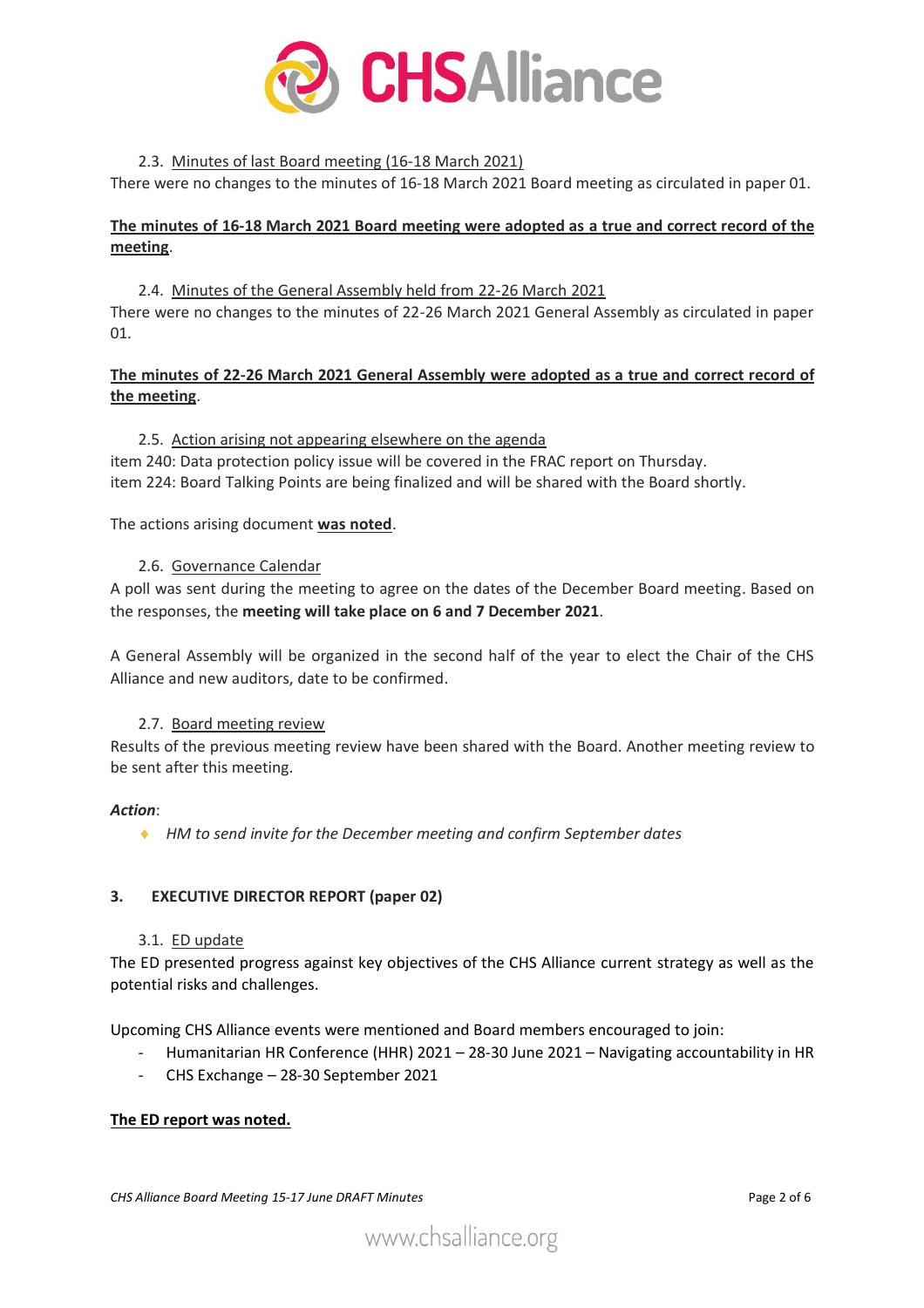

# **4. Complaint Committee (paper 03)**

*MA, MSP, MC left the meeting – meeting still quorate*

## 4.1. Update on complaints

JK updated the Board about complaints received since the adoption of the new complaint policy.

## 4.2. Complaint procedure update

The complaint committee is working with the Secretariat on updating its complaints policy, to be submitted to the Board for approval at the September meeting.

## 4.3. New Complaint Committee members

New Board members are requested to join the Complaint Committee. MB, HAH and AW were proposed to join the Committee.

## **The Board approved the appointment of Michael Barnett, Hana Abul Husn and Aimee Wielechowski to join the Complaint Committee.**

## **5. Strategy Session (paper 04)**

*CH left the meeting – meeting still quorate* GP and RA attended the session.

Board members were asked to reflect on the current strategic objectives of the CHS Alliance. Their feedback was collected and will feed into the strategy development and sessions with the Alliance's membership foreseen to take place over the next few months.

# **DAY TWO.**

#### *in camera session*

# **Strategy Session (paper 04) (continued)**

Board members continued their reflection and volunteers were sought to work on joining a Strategy Advisors Group that will help oversee the new strategy development.

#### **MB, MS, JB, JK, MSP (tentative) volunteered to contribute to it.**

# **6. MNC report (paper 05)**

RA attended the session.

# 6.1. GA and Chair recruitment update

RS informed the Board that a consultant has been hired to support the ED and Chair Committee with the Chair recruitment process. The intention is to present a candidate for a vote by the GA later this year (date to be confirmed).

#### 6.2. Vice-Chair update and motion

#### *SM left the session – meeting still quorate*

A message had been sent to all Board members to let them know that Shama Mall, current Vice Chair was willing to continue in the Vice Chair role for another term, along with an invite for others who were interested to come forward. No other candidates had put themselves forward.

*CHS Alliance Board Meeting 15-17 June DRAFT Minutes* Page 3 of 6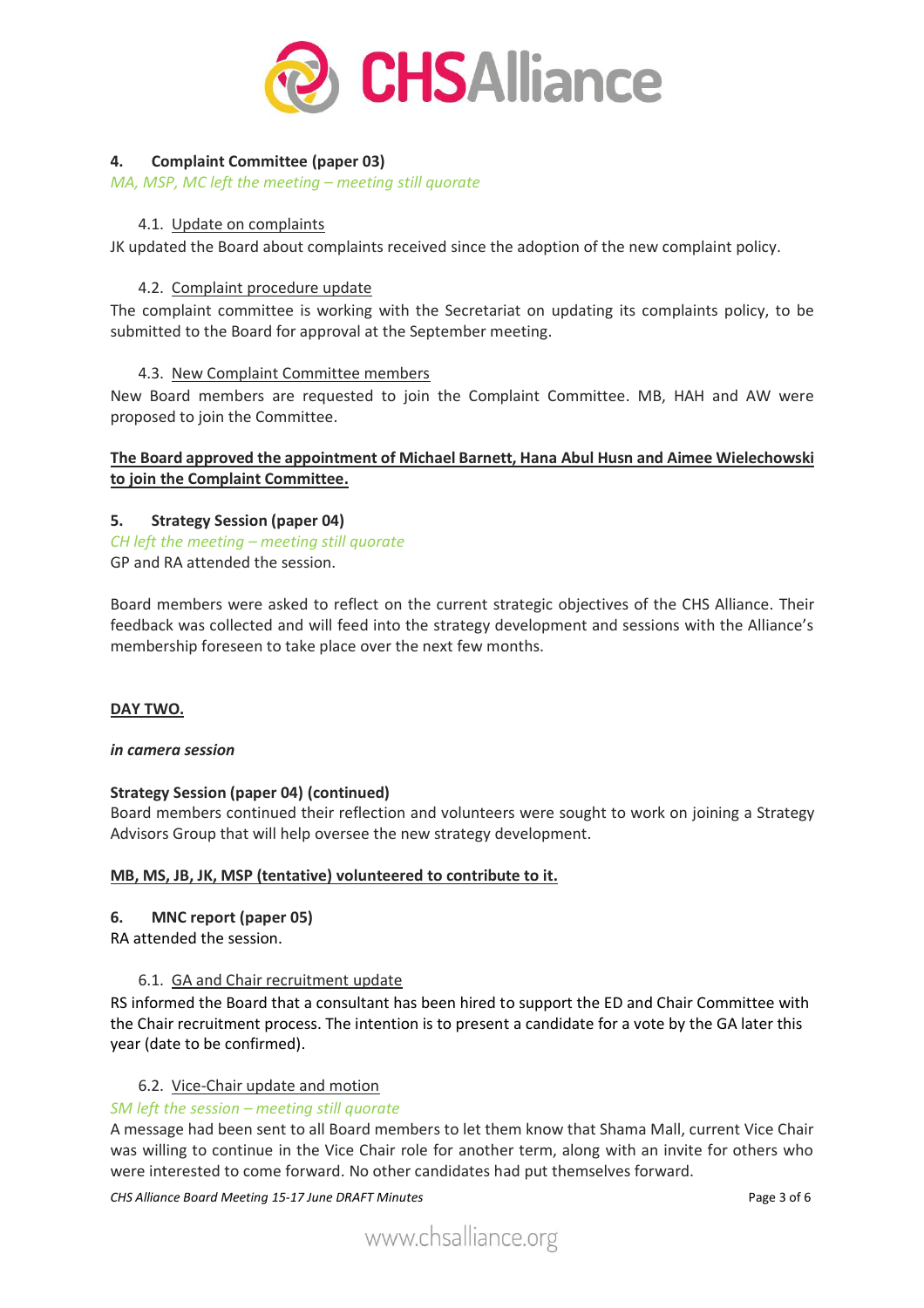

**Motion to the Board:** The MNC requests the Board to appoint Shama Mall for another three years' term as Vice-Chair for the CHS Alliance.

# **The Board approved the motion and appointed Shama Mall for another three-year term as Vice-Chair of the organisation.**

#### *SM joined the session*

#### 6.3. Other Board members term

MC announced that he will resign from the Board at the end of September as he is leaving his position at CAFOD.

Given article 21 of the Statutes and the actual number of Board members there is no need to organise elections at this stage to cover this vacancy. However, as MC is a member of the CHS Steering Committee who represents the Board of the CHS Alliance and given the critical role of the Steering Committee in the CHS revision process, it is proposed that the Board considers MC continuing to serve in the Steering Committee as a special representative of the Board to ensure continuity in the relationship to date.

#### *MC left the session – meeting still quorate*

# **The Board agreed that RS should draft ToR for a special representative role which will be circulated for comment in advance of the September meeting.**

#### *Action*:

- *RS to draft the ToR, circulate them to the Board to approve*
- *Decision on appointing MC as a special representative of the Board to the CHS Steering Committee is postponed until ToR are shared and discussed.*

#### *MC joined the session*

6.4. Co-opted member term's renewal

The following motion was presented to the Board.

**Motion to the Board:** The MNC requests that MSP's term as co-opted Board members is extended for another three years.

## **The Board approved the motion and appointed Marina Skuric Prodanovic as co-opted member for another three-year term.**

6.5. Membership updates

#### **Membership lists were noted.**

6.6. Membership applications

*CHS Alliance Board Meeting 15-17 June DRAFT Minutes* Page 4 of 6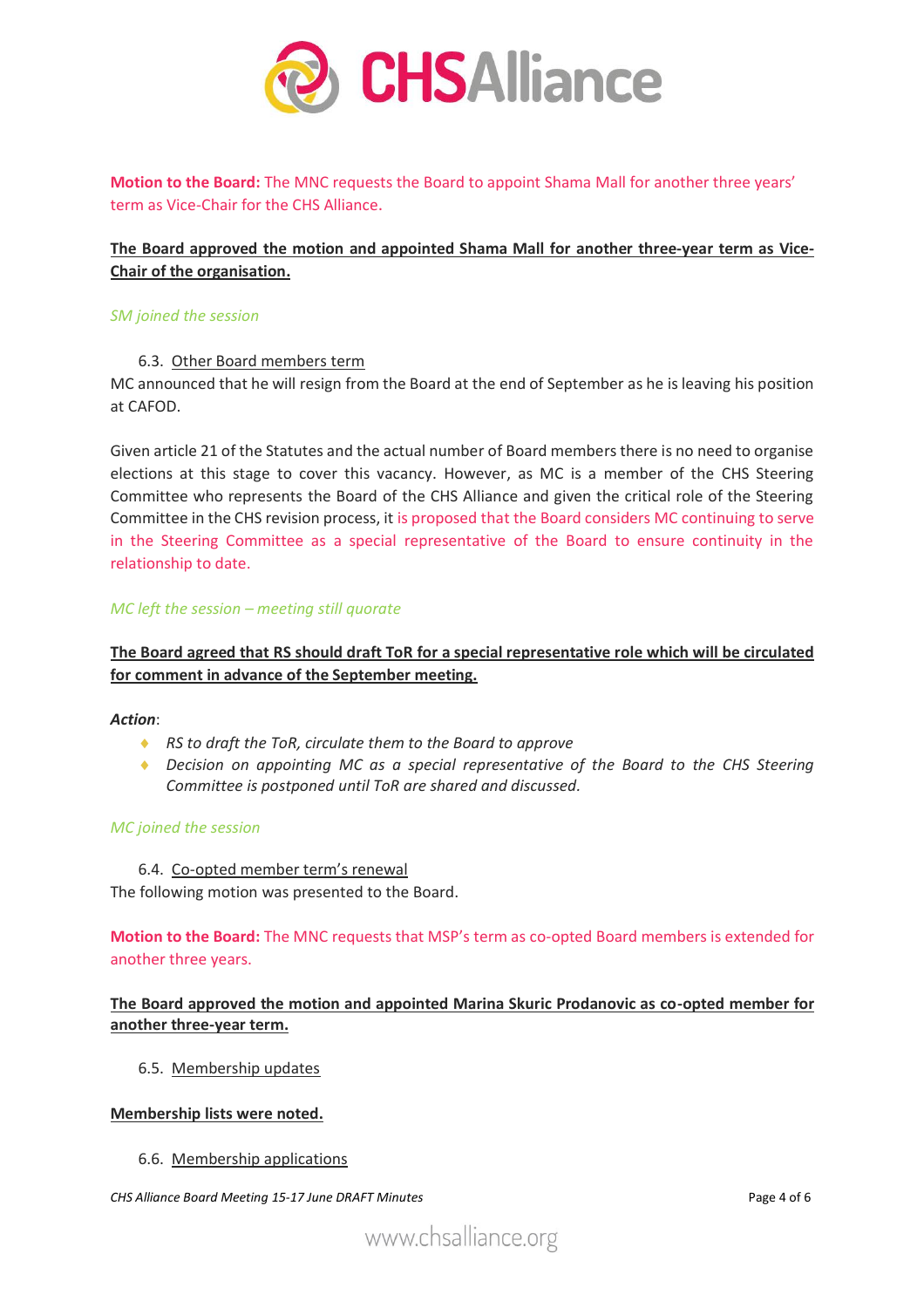

RS, as Chair of the MNC, presented the four membership applications and confirmed that they were all responding to the Alliance's criteria.

#### **The Board approved membership applications of:**

- Cornerstone OnDemand Foundation (associate membership)
- Polish Humanitarian Action (full membership)
- Islamic Relief Sweden (full membership)
- Stitching Cordaid (full membership)

#### *Action*:

*RA to inform organisations about Board decision.*

#### *MSP left the meeting – meeting still quorate*

## **7. FRAC (paper 06)**

#### PH attended the session.

JB, the Treasurer, presented the FRAC quarterly report with new presentation of the management accounts as requested by the Board/FRAC.

Update on membership fees: positive news that the payment of fees is the highest it has been to date. *The Treasurer recommended that the Board address the issue of members payments when developing the new strategy.*

#### 7.1. Risk matrix process

The Secretariat had suggested a twice-yearly approach to updating its Risk Matrix, first with the SMT, and then with the FRAC and then to the Board for discussion. JB reminded the Board that FRAC reviews the risk matrix regularly, but the Board owns the risks.

#### 7.2. New FRAC member

**Motion to the Board:** The Treasurer recommends the Board to appoint Susan Otieno as a new member of the FRAC. The Board agrees to amend the ToR to increase the number of Board members on the Committee from three to four.

## **The Board approved the motion and appointed Susan as a new member of the FRAC. The Board agreed to amend the ToR accordingly.**

#### *Action*:

 *Finance team to update the FRAC ToR to increase the number of Board members on the Committee to four.*

#### 7.3. Appointment of new Auditors

**Motion to the Board:** The FRAC recommends that the appointment or reappointment of Auditors takes place during the extraordinary General Assembly later this year.

JB summarized the reasons to conduct a procurement process for an audit firm for the next three-year period.

*CHS Alliance Board Meeting 15-17 June DRAFT Minutes* Page 5 of 6